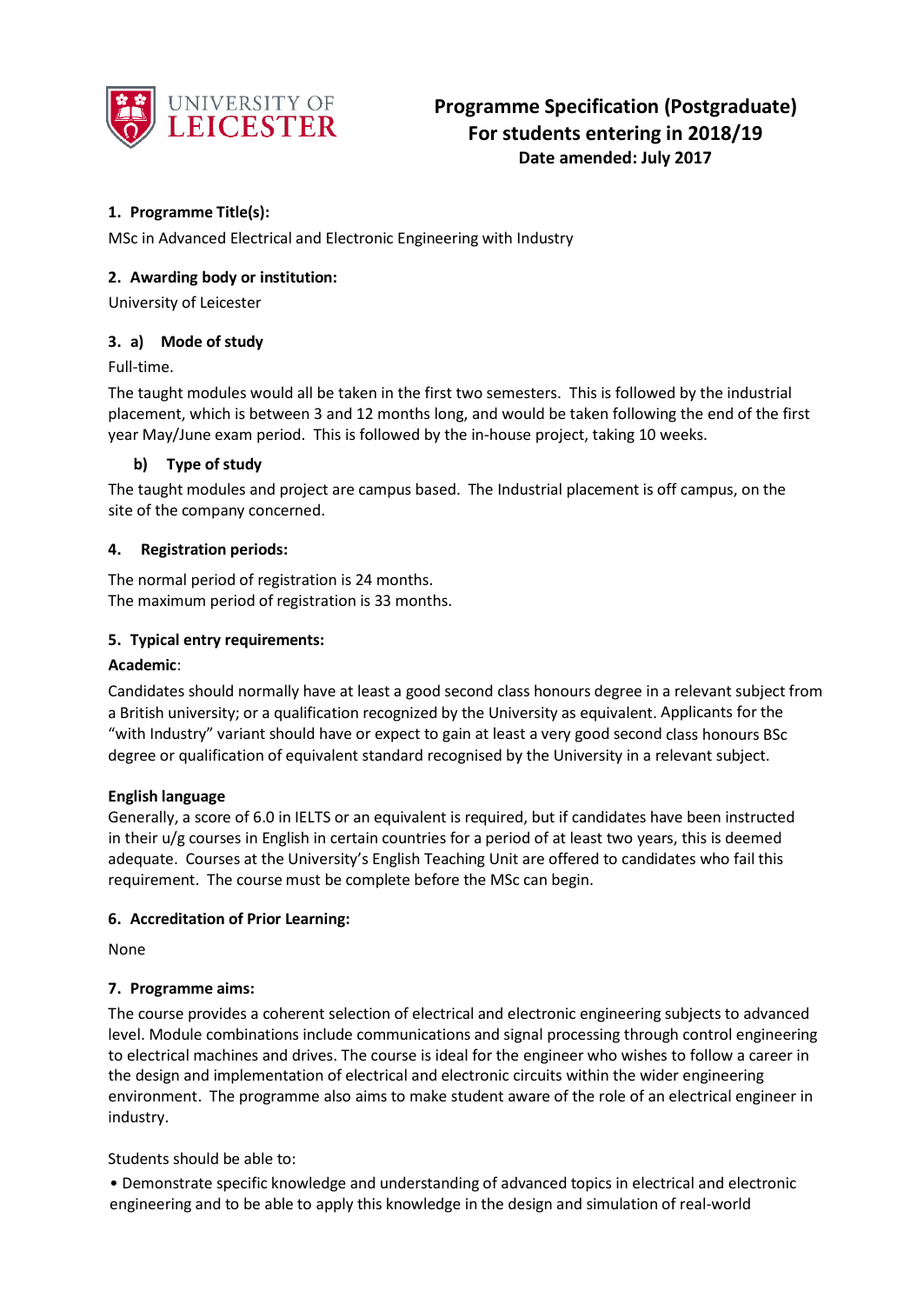systems;

• Describe their role in their company and the company's role in relation to customers and the industrial sector in which it sits;

• Continue to develop their professional engineering education through CPD programmes of related areas;

• Work effectively as part of both multi- and single-disciplinary teams;

• Demonstrate clear communication skills and be competent users of IT communication techniques (e.g. oral presentation and report writing);

• Pursue research (MSc graduates only);

### **8. Reference points used to inform the programme specification:**

- The Frameworks for Higher Education Qualifications of UK Degree-Awarding Bodies [\(Qualifications Frameworks\)](http://www.qaa.ac.uk/publications/information-and-guidance/publication?PubID=2843)
- QAA Master's Degree [Characteristics](http://www.qaa.ac.uk/en/Publications/Documents/Masters-Degree-Characteristics-2010.pdf)
- QAA Benchmarking Statement **Engineering (2015)**
- PDR report (May 2008)
- University [Learning Strategy](http://www2.le.ac.uk/offices/sas2/quality/learnteach)
- University Employability Strategy
- Graduate Survey (2014)
- First Destination Survey
- External Examiner's Reports

#### **9. Programme Outcomes:**

| <b>Intended Learning</b><br><b>Outcomes</b>                                                                                                                                                                                                                                                           | <b>Teaching and Learning</b><br><b>Methods</b>                                     | <b>How Demonstrated?</b>                                                                                                             |  |  |  |  |
|-------------------------------------------------------------------------------------------------------------------------------------------------------------------------------------------------------------------------------------------------------------------------------------------------------|------------------------------------------------------------------------------------|--------------------------------------------------------------------------------------------------------------------------------------|--|--|--|--|
| (a) Subject and Professional skills                                                                                                                                                                                                                                                                   |                                                                                    |                                                                                                                                      |  |  |  |  |
| <b>Knowledge</b>                                                                                                                                                                                                                                                                                      |                                                                                    |                                                                                                                                      |  |  |  |  |
| Core knowledge of Electrical<br>and Electronic Engineering,<br>and closely related subjects<br>such as Communications,<br>Signal Processing and<br>Control<br>Practical experience of the<br>application of Engineering<br>knowledge to real world<br>scenarios, through the<br>industrial placement. | Lectures, Specified reading,<br>Laboratory classes, Design<br>exercises, Tutorials | Module examinations,<br>Laboratory, design exercise and<br>literature review reports, oral<br>presentations, tutorial<br>performance |  |  |  |  |
| <b>Concepts</b>                                                                                                                                                                                                                                                                                       |                                                                                    |                                                                                                                                      |  |  |  |  |
| A variety of concepts in<br><b>Electrical and Electronic</b><br>Engineering and related<br>subjects will be presented at<br>an advanced level                                                                                                                                                         | Lectures, Practical classes,<br><b>Tutorials</b>                                   | Module examinations,<br>Laboratory, design exercise and<br>literature review reports, oral<br>presentations, tutorial                |  |  |  |  |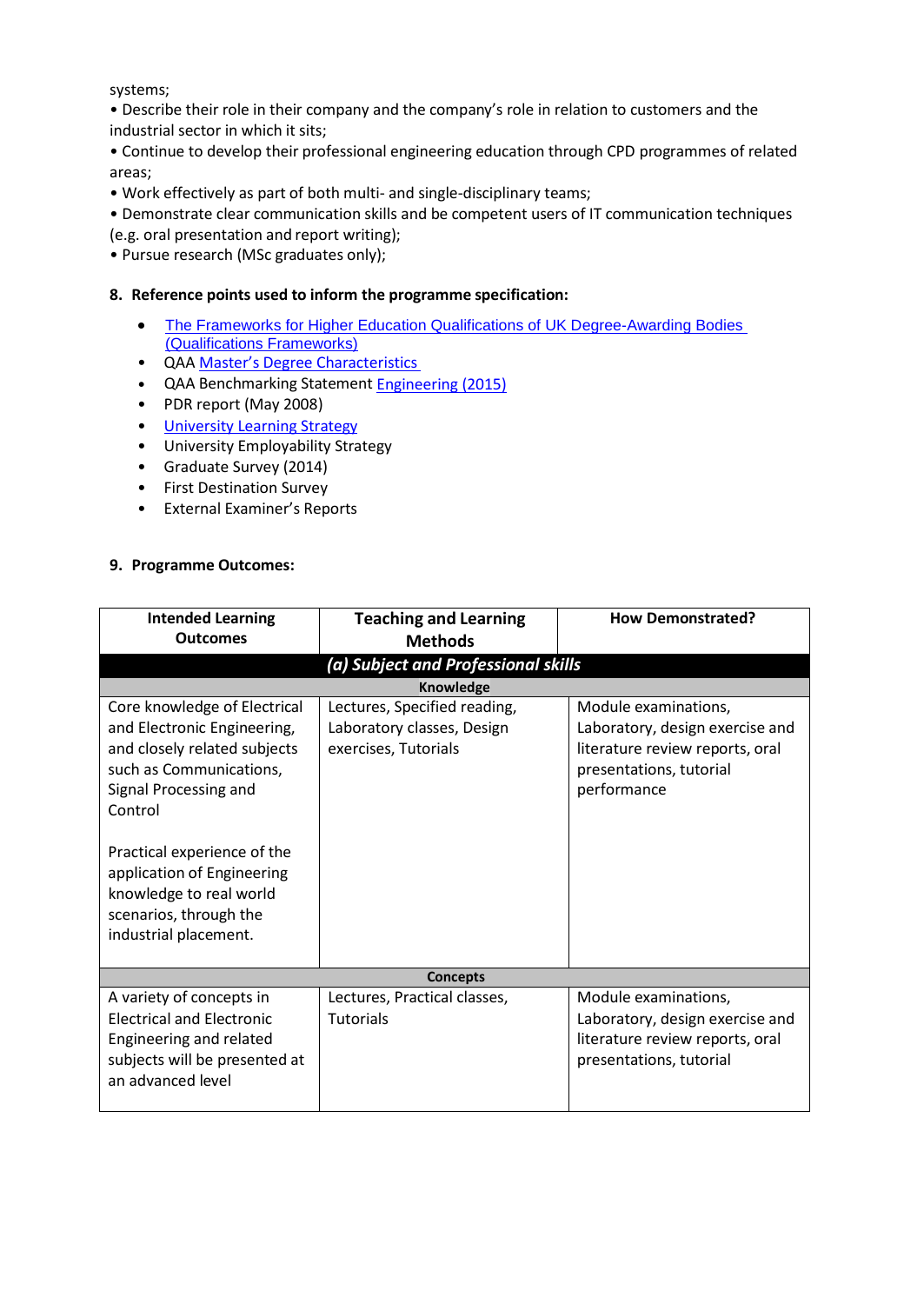| <b>Intended Learning</b>                                                                                                                 | <b>Teaching and Learning</b>                                                                                               | <b>How Demonstrated?</b>                                                                                                                           |  |  |  |  |
|------------------------------------------------------------------------------------------------------------------------------------------|----------------------------------------------------------------------------------------------------------------------------|----------------------------------------------------------------------------------------------------------------------------------------------------|--|--|--|--|
| <b>Outcomes</b>                                                                                                                          | <b>Methods</b>                                                                                                             |                                                                                                                                                    |  |  |  |  |
|                                                                                                                                          | <b>Techniques</b>                                                                                                          |                                                                                                                                                    |  |  |  |  |
| Practical demonstration of<br>experimental methods,<br>Competent use of a variety<br>of engineering design tools.                        | Laboratory classes, Individual<br>Project and module design<br>exercise supervision, Practical<br>demonstrations, Lectures | Laboratory and design exercise<br>reports, module design exercise<br>assessment, Individual Project<br>progress and report, Module<br>examinations |  |  |  |  |
| Practical experience of the<br>application of Engineering<br>techniques to real world<br>scenarios, through the<br>industrial placement. |                                                                                                                            |                                                                                                                                                    |  |  |  |  |
|                                                                                                                                          | <b>Critical analysis</b>                                                                                                   |                                                                                                                                                    |  |  |  |  |
| Critical appraisal of results.<br>Critical review of literature                                                                          | Laboratory, design exercise and<br>project supervision                                                                     | Laboratory, module design<br>exercise and literature review<br>reports, Project progress and<br>report                                             |  |  |  |  |
|                                                                                                                                          | Presentation                                                                                                               |                                                                                                                                                    |  |  |  |  |
| Presentation of scientific<br>results, Participation in<br>scientific discussion                                                         | Tutorials, Module seminars,<br>Laboratory classes, module<br>design exercise supervision,<br>Project supervision           | Module presentations,<br>Laboratory, module design<br>exercise and Individual project<br>report                                                    |  |  |  |  |
|                                                                                                                                          | <b>Appraisal of evidence</b>                                                                                               |                                                                                                                                                    |  |  |  |  |
| Experimental methods,<br>Project design                                                                                                  | Lectures, Laboratory classes,<br>Project supervision                                                                       | Written examinations,<br>laboratory and design exercise<br>reports, Project reports                                                                |  |  |  |  |
|                                                                                                                                          | (b) Transferable skills                                                                                                    |                                                                                                                                                    |  |  |  |  |
|                                                                                                                                          | <b>Research skills</b>                                                                                                     |                                                                                                                                                    |  |  |  |  |
| Literature review,<br>Experimental design,<br>Laboratory skills, Data<br>analysis                                                        | Tutorials, lectures, Laboratory<br>classes, module design exercise<br>work, Project supervision<br>meetings                | Module design exercise reports<br>and oral presentations, Course<br>work, Individual project report                                                |  |  |  |  |
|                                                                                                                                          | <b>Communication skills</b>                                                                                                |                                                                                                                                                    |  |  |  |  |
| Report writing, Scientific<br>Communication<br>Learning how to work and<br>communicate in a modern                                       | Project supervision meetings,<br>laboratory and design exercise<br>classes, Tutorials                                      | Laboratory, design exercise and<br>literature review reports,<br>Individual project report                                                         |  |  |  |  |
| industrial environment                                                                                                                   |                                                                                                                            |                                                                                                                                                    |  |  |  |  |
|                                                                                                                                          | Data presentation                                                                                                          |                                                                                                                                                    |  |  |  |  |
| IT, Analytical and graphical<br>methods, CAD drawings,<br><b>Statistics</b>                                                              | Project supervision meetings,<br>course work (laboratories,<br>module design exercises)                                    | Seminars, Course work reports,<br>Project reports, Module<br>examinations                                                                          |  |  |  |  |
| Practical experience of the<br>application of Engineering<br>software within modern<br>industry                                          |                                                                                                                            |                                                                                                                                                    |  |  |  |  |
| <b>Working relationships</b>                                                                                                             |                                                                                                                            |                                                                                                                                                    |  |  |  |  |
| Project management,<br>Organization skills, Time<br>management, Working in<br>groups                                                     | Project supervision meetings,<br>Group working in modules<br>(laboratories and design<br>exercises)                        | Module design exercise<br>assessment, Seminar<br>performance                                                                                       |  |  |  |  |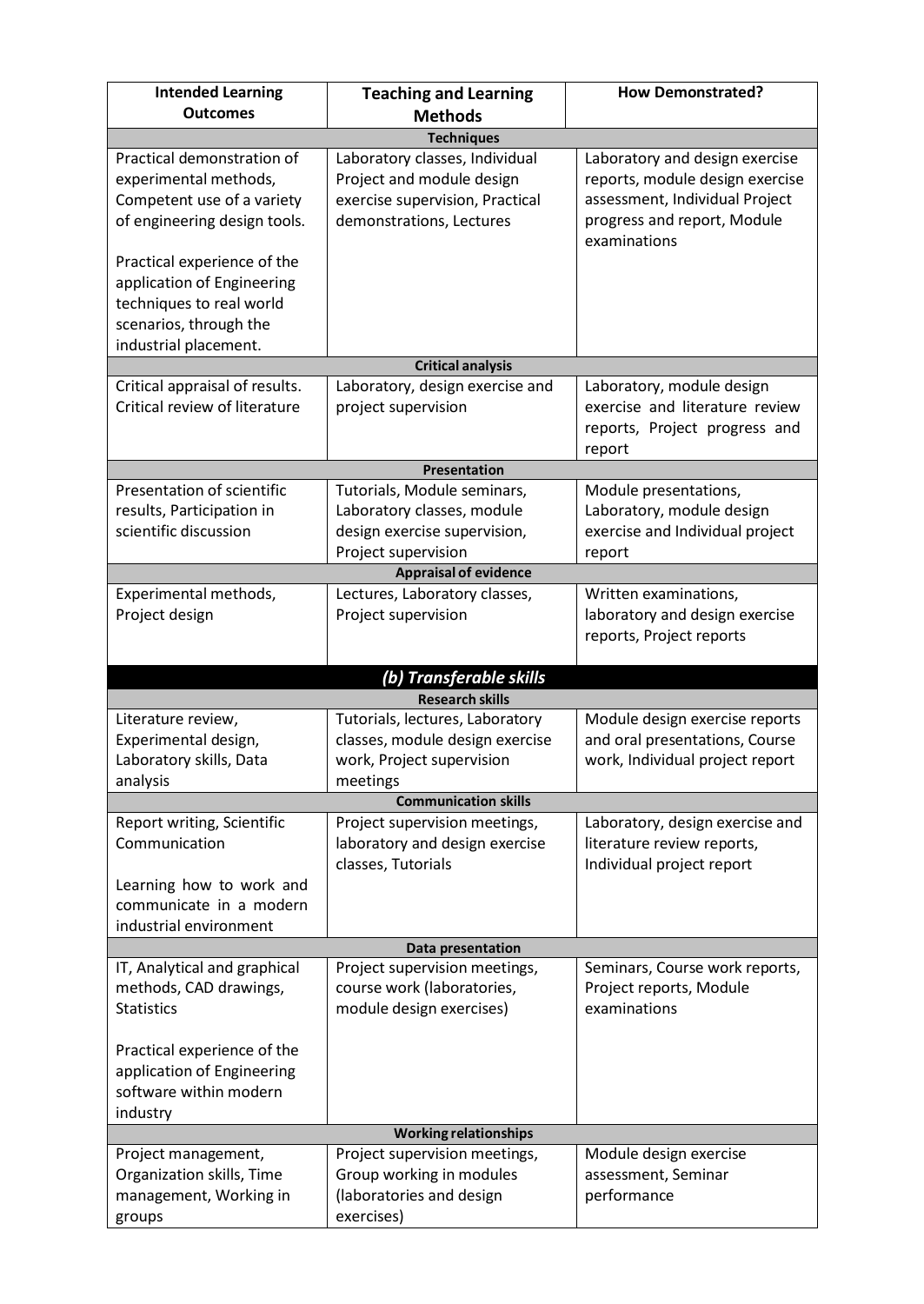| <b>Intended Learning</b><br><b>Outcomes</b>                                                                                                                                                | <b>Teaching and Learning</b><br><b>Methods</b>                                                                                                     | <b>How Demonstrated?</b>                                                 |  |  |  |
|--------------------------------------------------------------------------------------------------------------------------------------------------------------------------------------------|----------------------------------------------------------------------------------------------------------------------------------------------------|--------------------------------------------------------------------------|--|--|--|
| <b>Managing learning</b>                                                                                                                                                                   |                                                                                                                                                    |                                                                          |  |  |  |
| Study skills, Information<br>management, Developing<br>specialization and interests,<br>Project management                                                                                 | Tutorials and seminars, Library<br>and IT skills sessions, project<br>supervision meetings                                                         | Course work, module design<br>exercise assessment, project<br>assessment |  |  |  |
| <b>Career management</b>                                                                                                                                                                   |                                                                                                                                                    |                                                                          |  |  |  |
| Knowledge of how their work<br>fits into company and into<br>industry sector, appreciation<br>of the knowledge and skills<br>required by an engineer in a<br>commercial industrial setting | Talk from Student Support in<br>induction, and reminder in<br>tutorial, Industry-based<br>experience, individual advice<br>from project supervisor | Industry report                                                          |  |  |  |

## **10. Special features**

- (i) After completing the eight taught modules and May/June exams in the first year of the course, students will carry out between 3 and 12 months of paid full- time work in an industrial placement. Students will be encouraged to undertake the maximum period of employment possible, to gain the full benefit of experience in industry. Students satisfying the normal PGT criteria for passing taught modules, will aim to start their placement between June and September of the first year and finish it by the end of the May/June exam period of the second year. Companies providing placement opportunities will be made aware of the possible need for students to return to campus briefly in September of the first year for resit exams. On their return from placements, students will carry out an in-house project in the Department, as per the normal non-Industry MSc. The project will be supervised and assessed within the Department. The project title will be decided, in conjunction with the student, while she/he is on placement.
- (ii) During the placement, appropriate support will be provided by the Department as laid out in the Code of Practice on Student Placements published by the Quality Office. An additional member of staff will be employed as an Industrial Placement Officer to arrange the placements and to contact the students each term, answer any concerns they may have and check that they are doing work appropriate for an MSc student and are receiving the necessary support and guidance. Each student will also be assigned to a named Mentor in the industrial placement.
- (iii) During their placement students will undertake a programme of training and practical experience which will be agreed by the placement company and the University, and will be specific to the particular placement.
- (iv) Students will be expected to keep a log-book recording their training and experience which is to be presented for approval to the sponsoring company and the University. After the placement, the student will present a report detailing their work, but also explaining how their skills fit into the team in which they worked, how this team serves the overall company, and how the company fits into the industrial sector. This report is the only assessment concerned with the industrial placement, and will be assessed on a pass/fail basis, and will have no credit weighting in the MSc.
- (v) Students who do not satisfactorily complete their industrial placement will receive an ordinary MSc in the same subject area as the 'with Industry' MSc.
- (vi) Any intellectual property generated during the placement will belong to the industrial partner.
- (vii) The salary paid by the industrial partner to the student will be a matter to be agreed between these two parties, although the departmental representative will make a recommendation. However, students will not be allowed to take unpaid placements.
- (viii) This course has been accredited by IET for 5 years from the 2014 intake. In addition the course is accredited by InstMC for 5 years from the 2014 intake provided a minimum of 45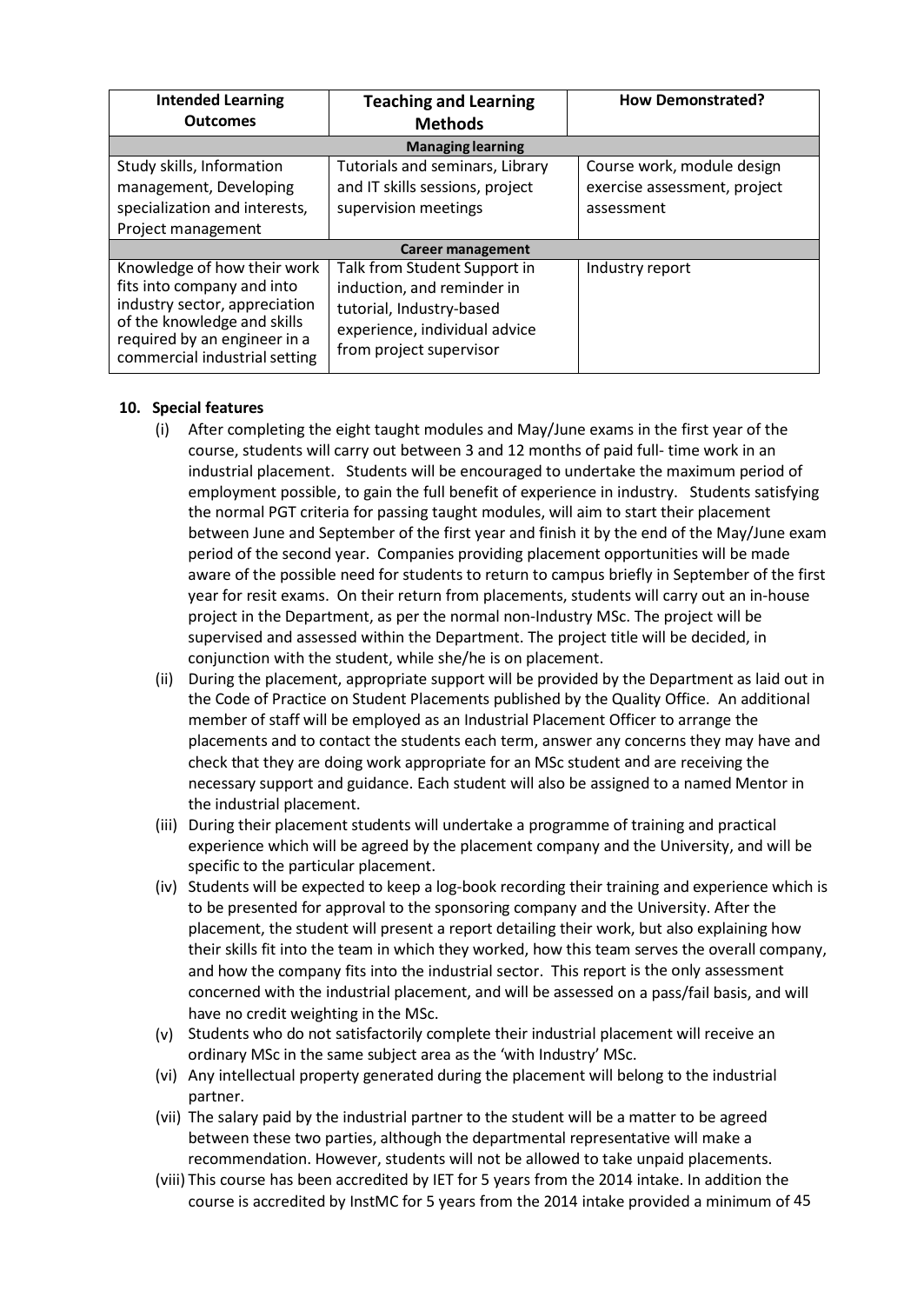credits are included from the following list of optional modules (15 credits each): EG7013 – Modelling & Classification of Data, EG7015 – Robust Control, EG7017 – Real Time Signal Processing, EG7040 – Nonlinear Control

# **11. Indications of programme quality:**

The 'with Industry' MSc relies on the industrial partner to provide work suitable for an MSc student. It will be the job of the Industrial Placement Officer to find suitable placements for the whole cohort of students, and to seek out and liaise with the industrial partners, making them aware of the Department's requirements and the skills offered by our students. The Industrial Placement Officer will be a suitable qualified person with some knowledge of engineering in an industrial setting, and will not be an existing staff member in the Engineering Department. There will therefore be no further stretching of current resources beyond the increased enrolment numbers expected from this, more attractive course, and the increased duties pertaining to the new PGT regulations.

Before any placement is allocated to a student, the Industrial Placement Officer in the Department of Engineering will have ensured that it is of a suitable level and area of expertise. To assess this, the Industrial Placement Officer will ask the industrial partner to fill in a short questionnaire. The industrial partner will be asked to provide:

- An indication of the area of the company where the student will work.
- An indication of the area of expertise that the student should have or will gain.
- Whether the work is suitable only for a UK national, for and EU national or for an overseas student.
- The resources available to the student. For example, design software, textbooks, laboratory equipment, product specimens, access to company facilities.
- Identification of a suitable industrial mentor (i.e. a graduate with knowledge of the area and at least a couple of years of experience in the field).

This will be scrutinised by the Industrial Placement Officer to ensure that the level of work is suitable. In the unlikely case that an agreement on the placement cannot be reached between the industrial partner and Industrial Placement Officer, then the placement must be rejected by the latter.

During the second term, the placement tutor will list all available and suitable placements for each of the MSc disciplines and send the list to all students who are studying for an MSc with Industry in that discipline. The students will put themselves forward for as many placements on the list as they choose, providing contact details and a fixed-length (e.g. 200 words) summary of their skills/experience/career aims, which the placement tutor will send to the industrial partner, along with their first semester module marks. The industrial partner will then choose a placement student by whatever means they find appropriate. Rooms will be allocated within the University on a fixed date for the industrial partner to interview prospective students, but if the industrial partner instead chooses to conduct telephone interviews, interviews on their own premises, or simply choose from the students' written accounts of themselves, this will also be possible.

Industrial partners will then send the Industrial Placement Officer a ranked list of their choice of student. The placement tutor will e-mail offers to the students who have been placed first on each list. Some student will, no doubt, get several choices and some none at this stage. They shall have a fixed period (e.g. one or two days) to take up the offer, after which it will be withdrawn and sent to the next student on the list.

If a student ends up with no offers of employment at the end of this process, then they will be transferred on to the analogous 'without Industry' MSc. This will be made clear at the start of the MSc.

Once a student has accepted a placement offer, the industrial partner and student will be put in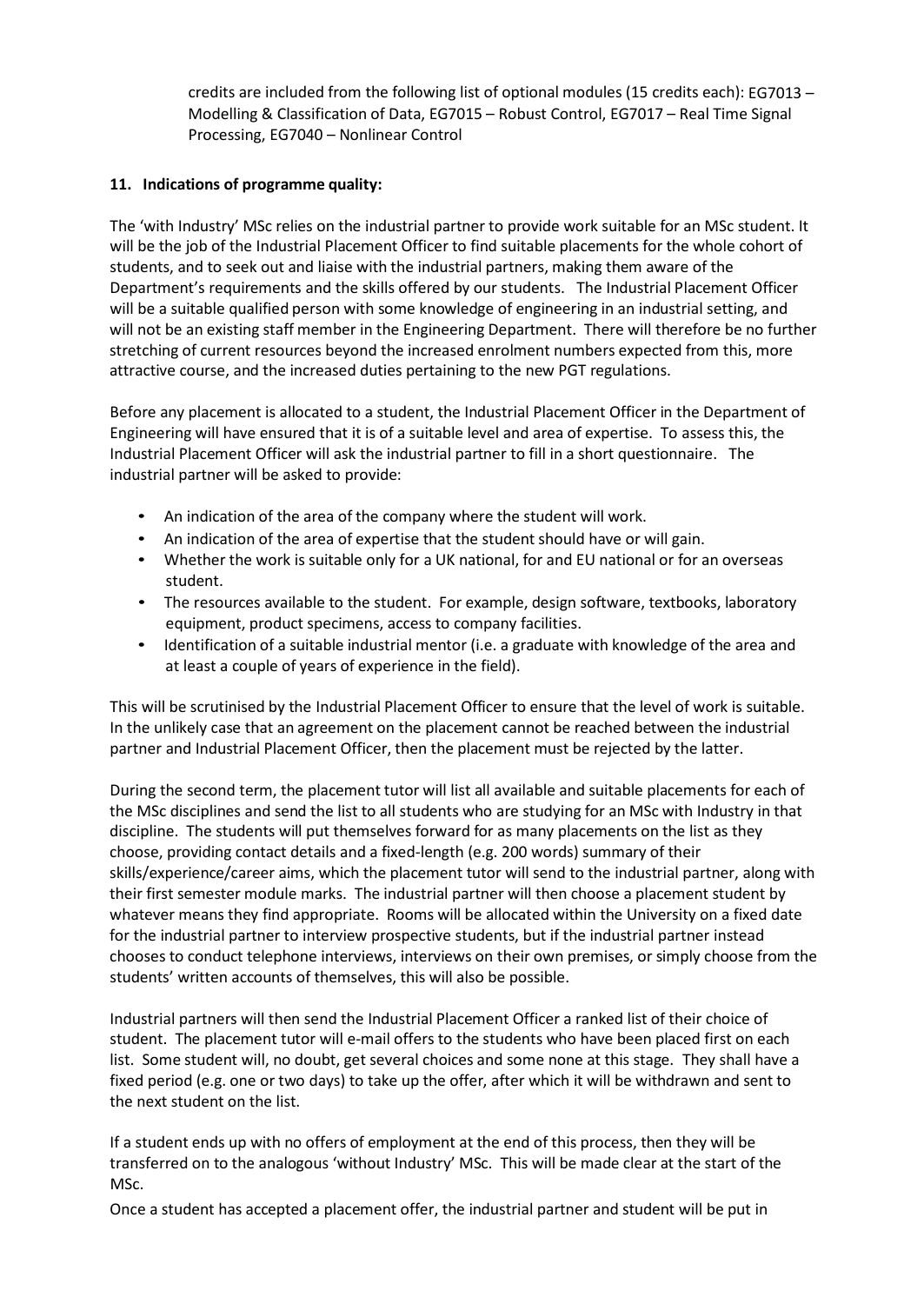contact, and will arrange a start date and other details between themselves, but the placement tutor will be available to give advice. The student will be issued with a placement handbook to guide them. This will be adapted from the handbook currently given to undergraduate placement students and is to make them aware of the University's Code of Practice on Student Placements, concerning their responsibilities and those of the University and company.

Any student failing to secure a placement by these means by a fixed date (e.g. the end of the second semester) will be transferred to the analogous 'without industry' MSc. This will be made clear to all students before they take up their MSc and also written in the MSc guide.

Contact will be made with the student by the Industrial Placement Officer at least twice in the duration of the placement. Preferably one of these events will take the form of a visit to the company. However, if this is not possible, then the student could meet the placement tutor in the department or they could talk on the telephone.

If the placement is terminated before the agreed time, then the placement tutor will endeavour to discover the events that caused the termination and report to the MSc exam board. If the termination is due to the student's behaviour or negligence, then the Department reserves the right to withdraw the MSc with Industry, and award the student the analogous ordinary MSc. If the circumstances are outside the student's control, then the Industrial Placement Officer will endeavour to find an alternative placement. In this case, whether an alternative placement can be found or not, the student will be awarded an MSc with Industry.

The University's Code of Practice on Student Placements shall be adhered to.

# **12. Scheme of Assessment**

This programme follows the same scheme as the non-industry-based MSc, namely the Senate Regulation 6 for Taught Postgraduate Programmes. See [http://www2.le.ac.uk/offices/sas2/regulations/general-regulations-for-taught-programmes.](http://www2.le.ac.uk/offices/sas2/regulations/general-regulations-for-taught-programmes)

120 credits are allocated to the taught modules, 60 to the project and none to the industrial placement.

# **13. Progression points**

See: Senate Regulation 6governing taught postgraduate programmes <http://www2.le.ac.uk/offices/sas2/regulations/general-regulations-for-taught-programmes>

In order to progress onto the industrial placement students must: 1) have passed **at least one module at Merit level** and have **failed maximum one module** at the end of **Semester 1**; any student failing to satisfy this requirement at the end of Semester 1 will be removed from the MSc with Industry programme, and revert back to the standard campus-based MSc; 2) have passed **at least two modules at Merit level** and have **failed maximum two modules** at the end of **Semester 2**; any student failing to satisfy this requirement at the end of Semester 2 will be removed from the MSc with Industry programme, and revert back to the standard campus-based MSc. In the event that the student is moved to the standard campus-based MSc, the company where the placement was to be held will be notified immediately. For overseas students, the UKBA will also be informed immediately. This may happen in June of the first year. Companies offering placements will be warned of this eventuality at the outset, and any contract of employment shall be made subject to satisfactory completion of the taught part of the MSc.

# **14. Rules relating to re-sits or re-submissions:**

Re-assessment rules for taught postgraduate programmes apply. See: senate Regulation 6 governing taught postgraduate programmes

<http://www2.le.ac.uk/offices/sas2/regulations/general-regulations-for-taught-programmes>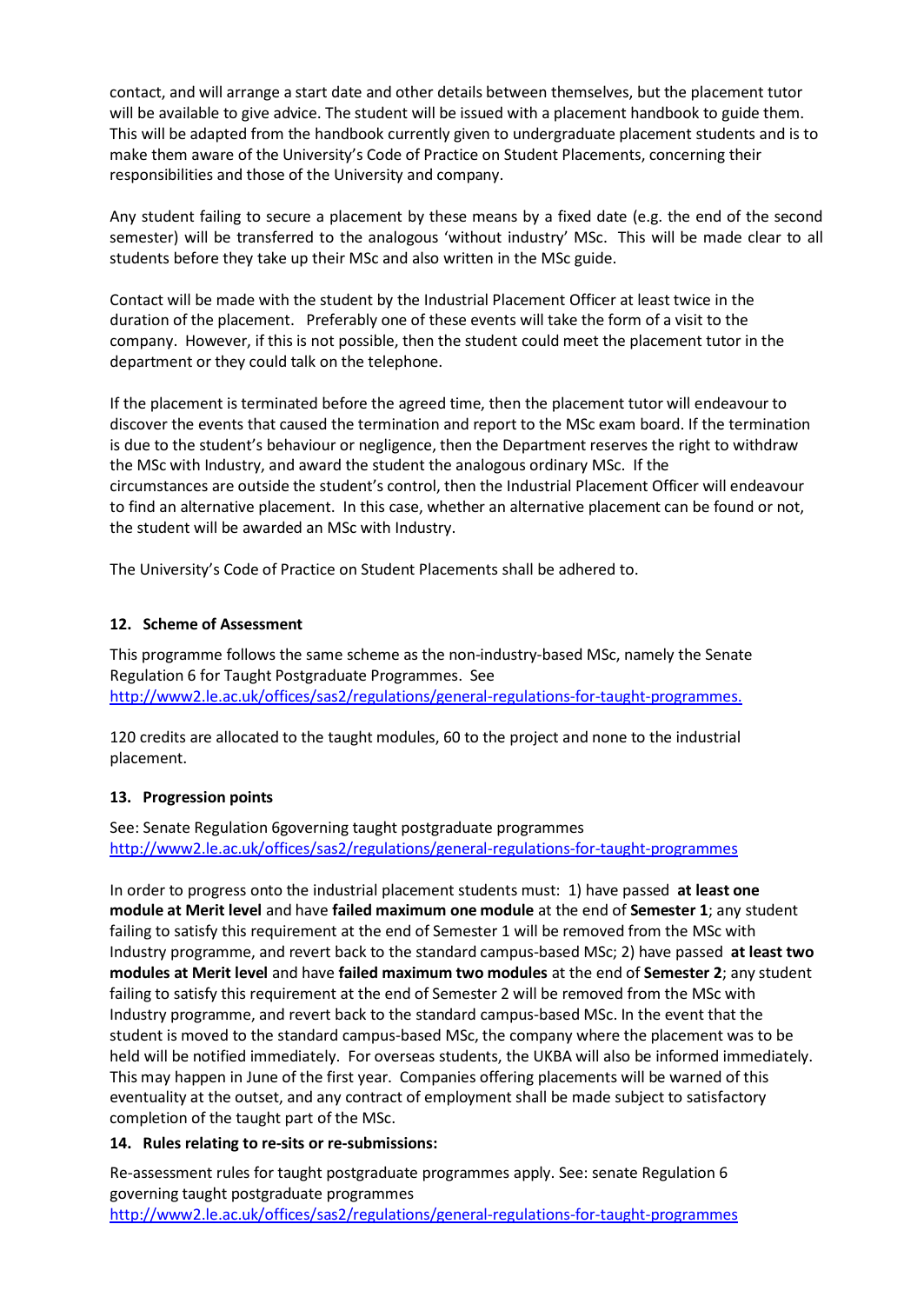The written examinations in the taught elements of the programme can be resat. Generally, coursework cannot be resat. In practice all but the weakest students failing a module will be able to pass it by resitting the examination. In the case that a module has no components that can be resat, this must be stated explicitly in the module description given in the MSc handbook. The project would not be able to be resat. Before failing the project, the student would undergo a viva, in which the original mark given to the project could be raised to no more than the pass mark (50%). Any student failing the project would not receive an MSc, but may be considered for a Postgraduate Diploma or Postgraduate Certificate.

# **15. Additional information** [e.g. timetable for admissions]

Admissions will only take place in October each year.

## **16. External Examiner**

The details of the External Examiner(s) for this programme and the most recent External Examiners' reports can be found [here.](https://exampapers.le.ac.uk/xmlui/handle/123456789/214)